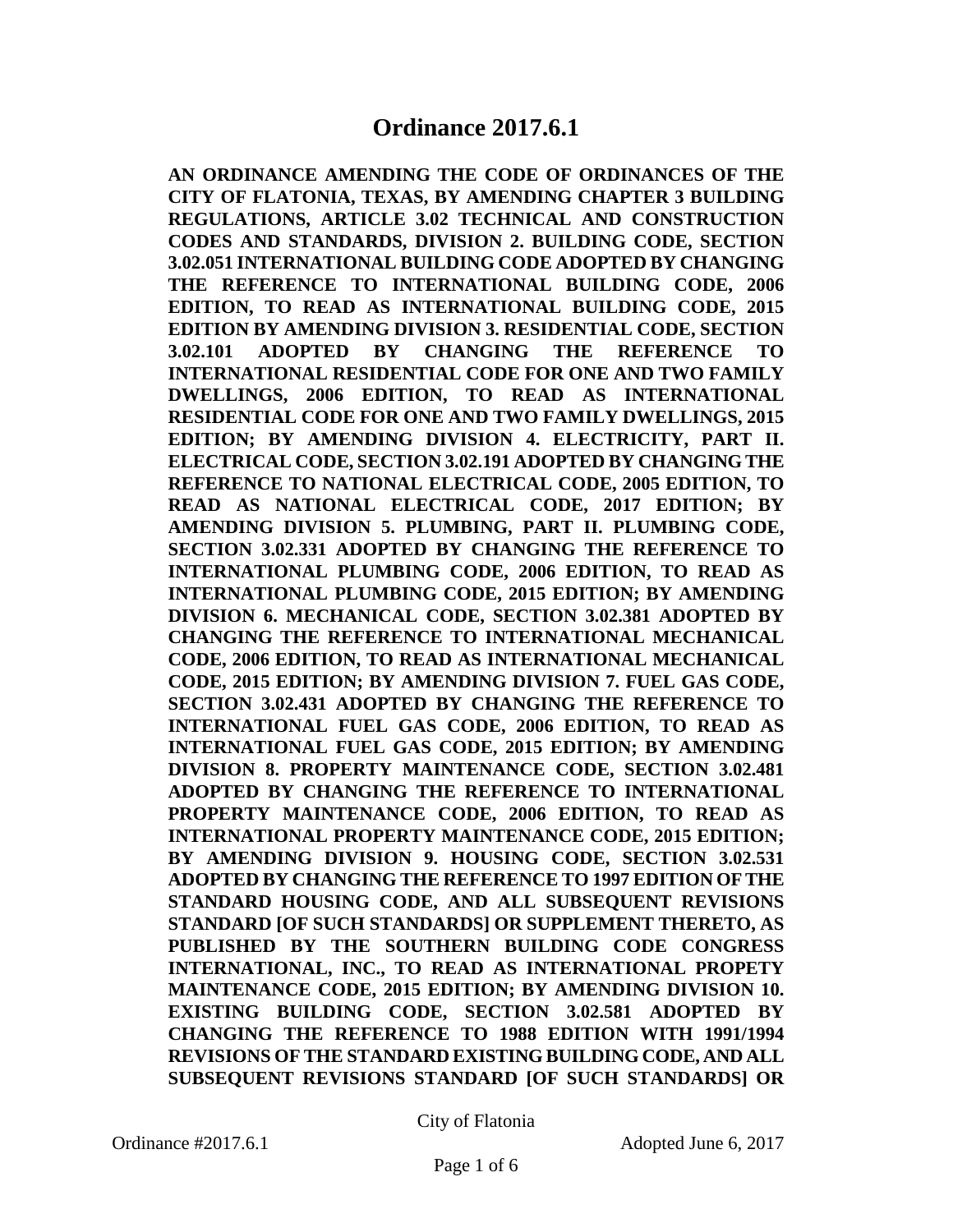**SUPPLEMENT THERETO, AS PUBLISHED BY THE SOUTHERN BUILDING CODE CONGRESS INTERNATIONAL, INC., TO READ AS INTERNATIONAL EXISTING BUILDING CODE, 2015 EDITION; BY AMENDING DIVISION 11. UNSAFE BUILDING ABATEMENT CODE, SECTION 3.02.631 ADOPTED BY CHANGING THE REFERENCE TO 1985 EDITION OF THE STANDARD UNSAFE BUILDING ABATEMENT CODE, TO READ AS INTERNATIONAL PROPERTY MAINTENANCE CODE, 2015 EDITION; AMENDING CHAPTER 5 FIRE PREVENTION AND PROTECTION, ARTICLE 5.03 FIRE PREVENTION CODE, SECTION 5.03.001 ADOPTED; BY CHANGING THE REFERENCE TO INTERNATIONAL FIRE CODE, 2006 EDITION, TO READ AS INTERNATIONAL FIRE CODE, 2015 EDITION; AND PROVIDING FOR AN EFFECTIVE DATE.**

**WHEREAS,** the Planning and Zoning Commission of the City of Flatonia has advised and recommended to the City Council of the City of Flatonia that the City of Flatonia should update its International Code Council family of codes to the most current editions f the building and electrical codes, to wit: the 2015 editions and 2017, edition, respectively; and

**WHEREAS,** it is necessary to amend Chapter 3, Code of Ordinances, City of Flatonia, Building Regulations, to give effect to the recommendation of the Planning and Zoning Commission regarding the changes desired by the Flatonia building official, which adopts the most current version of governing codes utilized by the City of Flatonia.; and

**WHEREAS,** the City Council of the City of Flatonia, Texas, considers such recommendation and amendment of its Code of Ordinances to be necessary, beneficial and desirous in order to protect the health, safety and welfare of the citizens of Flatonia, Texas.

# **NOW, THEREFORE, BE IT ORDAINED BY THE CITY COUNCIL OF THE CITY OF FLATONIA, TEXAS:**

**Section 1.** That Ordinance 411, as amended, being the same as Chapter 3, Building Regulations, Article 3.02 Technical and Construction Codes and Standards, Division 2. Building Code, Section 3.02.051 International Building Code adopted, be and it is hereby amended by replacing same to hereafter read as follows:

\*\*\*\*\*\*\*\*\*\*\*\*\*\*\*\*\*\*\*\*\*\*\*\*\*\*\*\*\*\*\*\*\*\*\*\*\*\*\*\*\*\*\*\*\*\*\*\*

# **Sec. 3.02.051 International Building Code adopted**

A certain document, a copy of which is on file in the office of the city secretary, being marked and designated as the International Building Code, 2015 edition, as published by the International Code Council, Inc., is hereby adopted as the building code of the city for the control of building and structures as therein provided, and each and all of the regulations, provisions, penalties, conditions and terms of said building code are hereby referred to, adopted, and made a part hereof as if fully set out in this section, with the additions, insertions, deletions and changes, if any, prescribed in this division.

City of Flatonia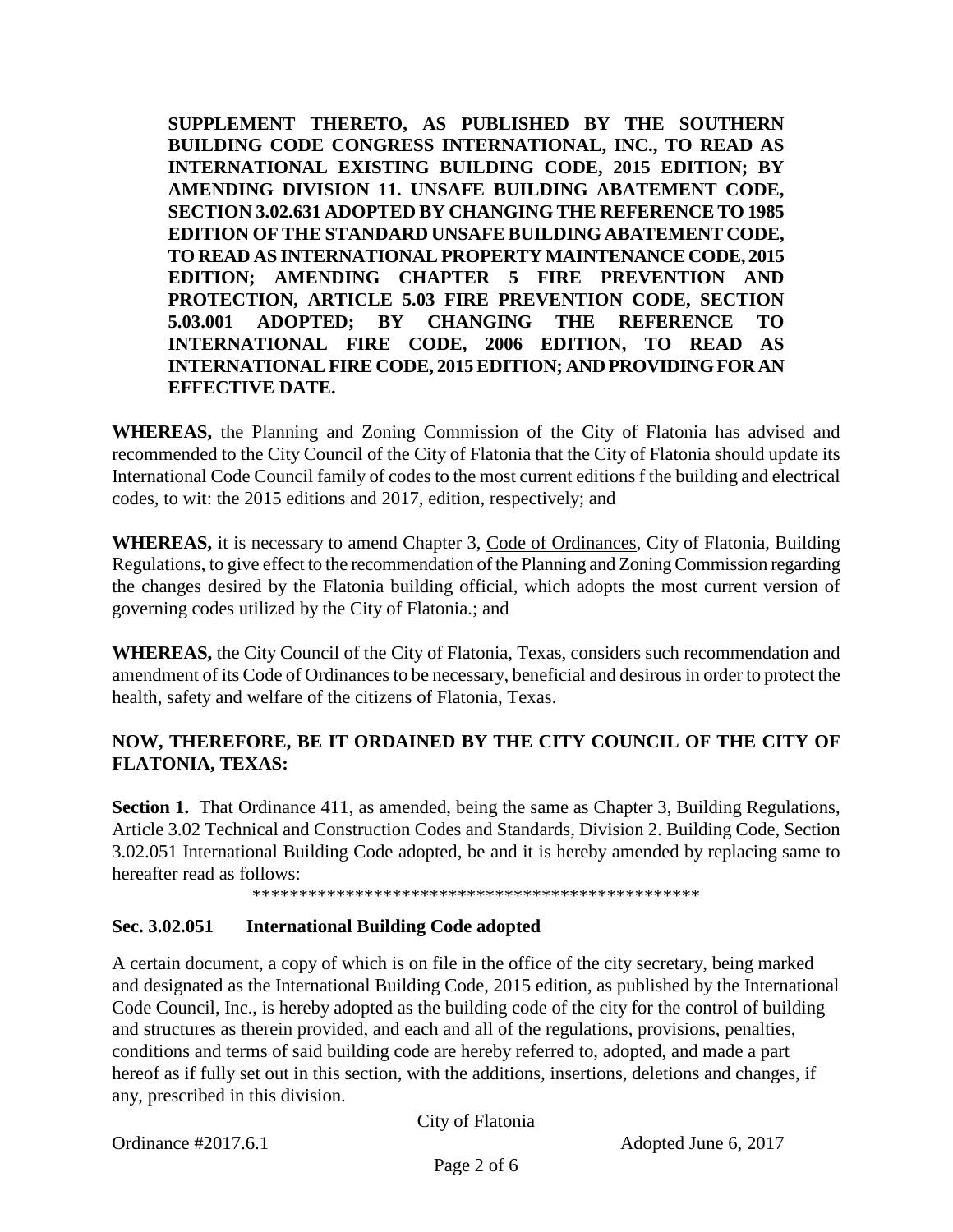\*\*\*\*\*\*\*\*\*\*\*\*\*\*\*\*\*\*\*\*\*\*\*\*\*\*\*\*\*\*\*\*\*\*\*\*\*\*\*\*\*\*\*\*\*\*\*\*

**Section 2.** That Ordinance 411, as amended, being the same as Chapter 3, Building Regulations, Article 3.02 Technical and Construction Codes and Standards, Division 2. Building Code, Section 3.02.052, Amendments, be and it is hereby amended by replacing same to hereafter read as follows:

#### **Sec. 3.02.052 Amendments**

The following sections are hereby revised:

\*\*\*\*\*\*\*\*\*\*\*\*\*\*\*\*\*\*\*\*\*\*\*\*\*\*\*\*\*\*\*\*\*\*\*\*\*\*\*\*\*\*\*\*\*\*\*\*

Section 1612.3. Insert: December 24, 2008.

Section 3410.2. Insert: December 12, 2000.

\*\*\*\*\*\*\*\*\*\*\*\*\*\*\*\*\*\*\*\*\*\*\*\*\*\*\*\*\*\*\*\*\*\*\*\*\*\*\*\*\*\*\*\*\*\*\*\*

**Section 3.** That Ordinance 411, as amended, being the same as Chapter 3, Building Regulations, Article 3.02 Technical and Construction Codes and Standards, Division 3. Residential Code, Section 3.02.101 Adopted, be and it is hereby amended by replacing same, to hereafter read as follows:

\*\*\*\*\*\*\*\*\*\*\*\*\*\*\*\*\*\*\*\*\*\*\*\*\*\*\*\*\*\*\*\*\*\*\*\*\*\*\*\*\*\*\*\*\*\*\*\*

### **Sec. 3.02.101 Adopted**

The International Residential Code for One and Two Family Dwellings, 2015 edition, is adopted.

\*\*\*\*\*\*\*\*\*\*\*\*\*\*\*\*\*\*\*\*\*\*\*\*\*\*\*\*\*\*\*\*\*\*\*\*\*\*\*\*\*\*\*\*\*\*\*\*

**Section 4.** That Ordinance 411, as amended, being the same as Chapter 3, Building Regulations, Article 3.02 Technical and Construction Codes and Standards, Division 4. Electricity, Part II. Electrical Code, Section 3.02.191 Adopted, be and it is hereby amended by replacing same, to hereafter read as follows:

\*\*\*\*\*\*\*\*\*\*\*\*\*\*\*\*\*\*\*\*\*\*\*\*\*\*\*\*\*\*\*\*\*\*\*\*\*\*\*\*\*\*\*\*\*\*\*\*

### **Sec. 3.02.191 Adopted**

The National Electrical Code, 2017 edition, is adopted.

\*\*\*\*\*\*\*\*\*\*\*\*\*\*\*\*\*\*\*\*\*\*\*\*\*\*\*\*\*\*\*\*\*\*\*\*\*\*\*\*\*\*\*\*\*\*\*\*

**Section 5.** That Ordinance 411, as amended, being the same as Chapter 3, Building Regulations, Article 3.02 Technical and Construction Codes and Standards, Division 5. Plumbing, Part II. Plumbing Code, Section 3.02.331 Adopted, be and it is hereby amended by replacing same, to hereafter read as follows:

\*\*\*\*\*\*\*\*\*\*\*\*\*\*\*\*\*\*\*\*\*\*\*\*\*\*\*\*\*\*\*\*\*\*\*\*\*\*\*\*\*\*\*\*\*\*\*\*

City of Flatonia

Ordinance #2017.6.1 Adopted June 6, 2017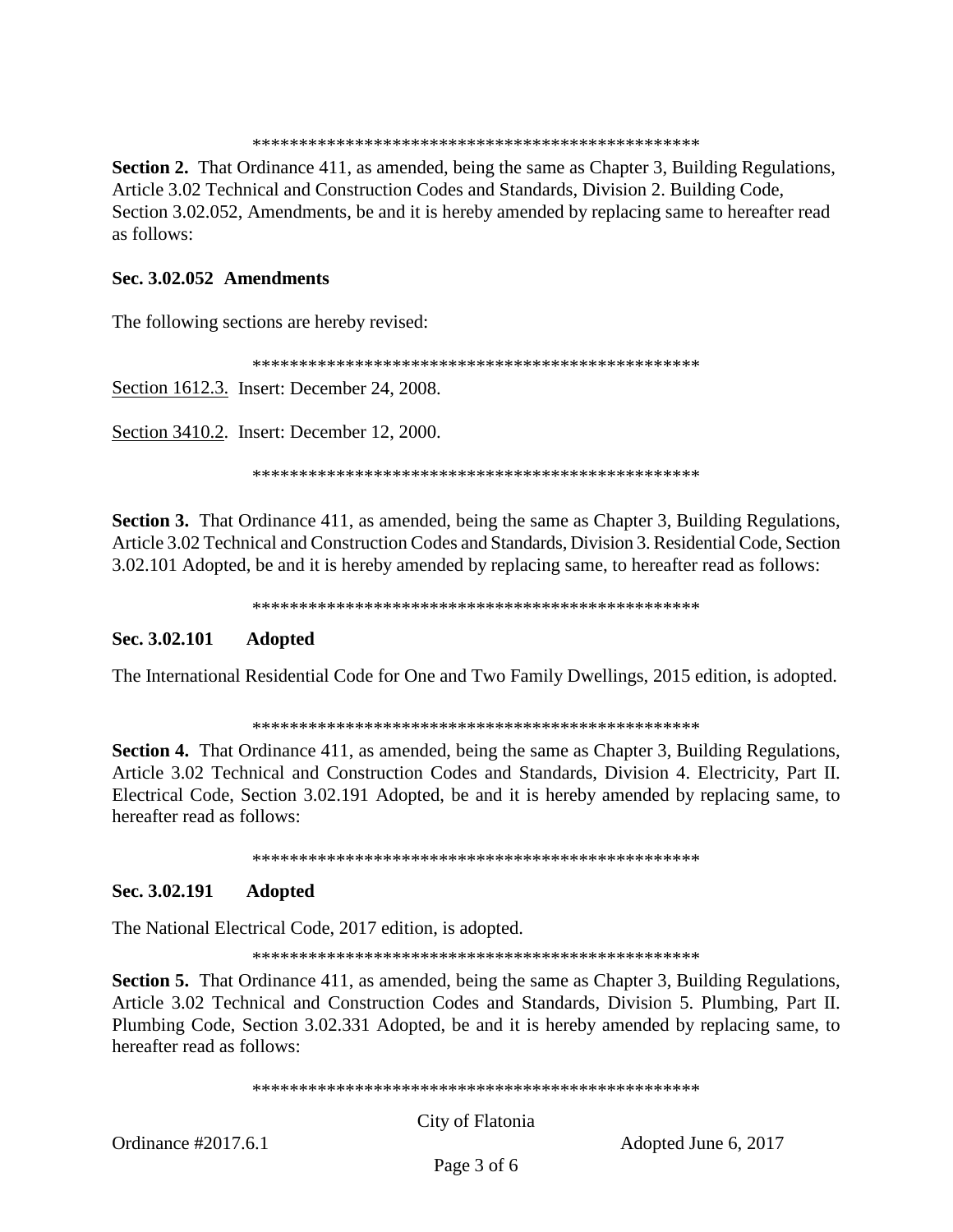### **Sec. 3.02.331 Adopted**

The International Plumbing Code, 2015 edition, is adopted.

\*\*\*\*\*\*\*\*\*\*\*\*\*\*\*\*\*\*\*\*\*\*\*\*\*\*\*\*\*\*\*\*\*\*\*\*\*\*\*\*\*\*\*\*\*\*\*\*

**Section 6.** That Ordinance 411, as amended, being the same as Chapter 3, Building Regulations, Article 3.02 Technical and Construction Codes and Standards, Division 6. Mechanical Code, Section 3.02.381 Adopted, be and it is hereby amended to replace, to hereafter read as follows:

\*\*\*\*\*\*\*\*\*\*\*\*\*\*\*\*\*\*\*\*\*\*\*\*\*\*\*\*\*\*\*\*\*\*\*\*\*\*\*\*\*\*\*\*\*\*\*\*

## **Sec. 3.02.381 Adopted**

The International Mechanical Code, 2015 edition, is adopted.

\*\*\*\*\*\*\*\*\*\*\*\*\*\*\*\*\*\*\*\*\*\*\*\*\*\*\*\*\*\*\*\*\*\*\*\*\*\*\*\*\*\*\*\*\*\*\*\*

**Section 7.** That Ordinance 411, as amended, being the same as Chapter 3, Building Regulations, Article 3.02 Technical and Construction Codes and Standards, Division 7. Fuel Gas Code, Section 3.02.431 Adopted, be and it is hereby amended by replacing same, to hereafter read as follows:

\*\*\*\*\*\*\*\*\*\*\*\*\*\*\*\*\*\*\*\*\*\*\*\*\*\*\*\*\*\*\*\*\*\*\*\*\*\*\*\*\*\*\*\*\*\*\*\*

## **Sec. 3.02.431 Adopted**

The International Fuel Gas Code, 2015 edition, is adopted.

\*\*\*\*\*\*\*\*\*\*\*\*\*\*\*\*\*\*\*\*\*\*\*\*\*\*\*\*\*\*\*\*\*\*\*\*\*\*\*\*\*\*\*\*\*\*\*\*

**Section 8.** That Ordinance 411, as amended, being the same as Chapter 3, Building Regulations, Article 3.02 Technical and Construction Codes and Standards, Division 8. Property Maintenance Code, Section 3.02.481 Adopted, be and it is hereby amended by replacing same, to hereafter read as follows:

\*\*\*\*\*\*\*\*\*\*\*\*\*\*\*\*\*\*\*\*\*\*\*\*\*\*\*\*\*\*\*\*\*\*\*\*\*\*\*\*\*\*\*\*\*\*\*\*

## **Sec. 3.02.481 Adopted**

The International Property Maintenance Code, 2015 edition, is adopted.

\*\*\*\*\*\*\*\*\*\*\*\*\*\*\*\*\*\*\*\*\*\*\*\*\*\*\*\*\*\*\*\*\*\*\*\*\*\*\*\*\*\*\*\*\*\*\*\*

**Section 9.** That Ordinance 2001 Code, as amended, being the same as Chapter 3, Building Regulations, Article 3.02 Technical and Construction Codes and Standards, Division 9. Housing Code, Section 3.02.531 Adopted, be and it is hereby amended by replacing same, to hereafter read as follows:

\*\*\*\*\*\*\*\*\*\*\*\*\*\*\*\*\*\*\*\*\*\*\*\*\*\*\*\*\*\*\*\*\*\*\*\*\*\*\*\*\*\*\*\*\*\*\*\*

City of Flatonia

Ordinance #2017.6.1 Adopted June 6, 2017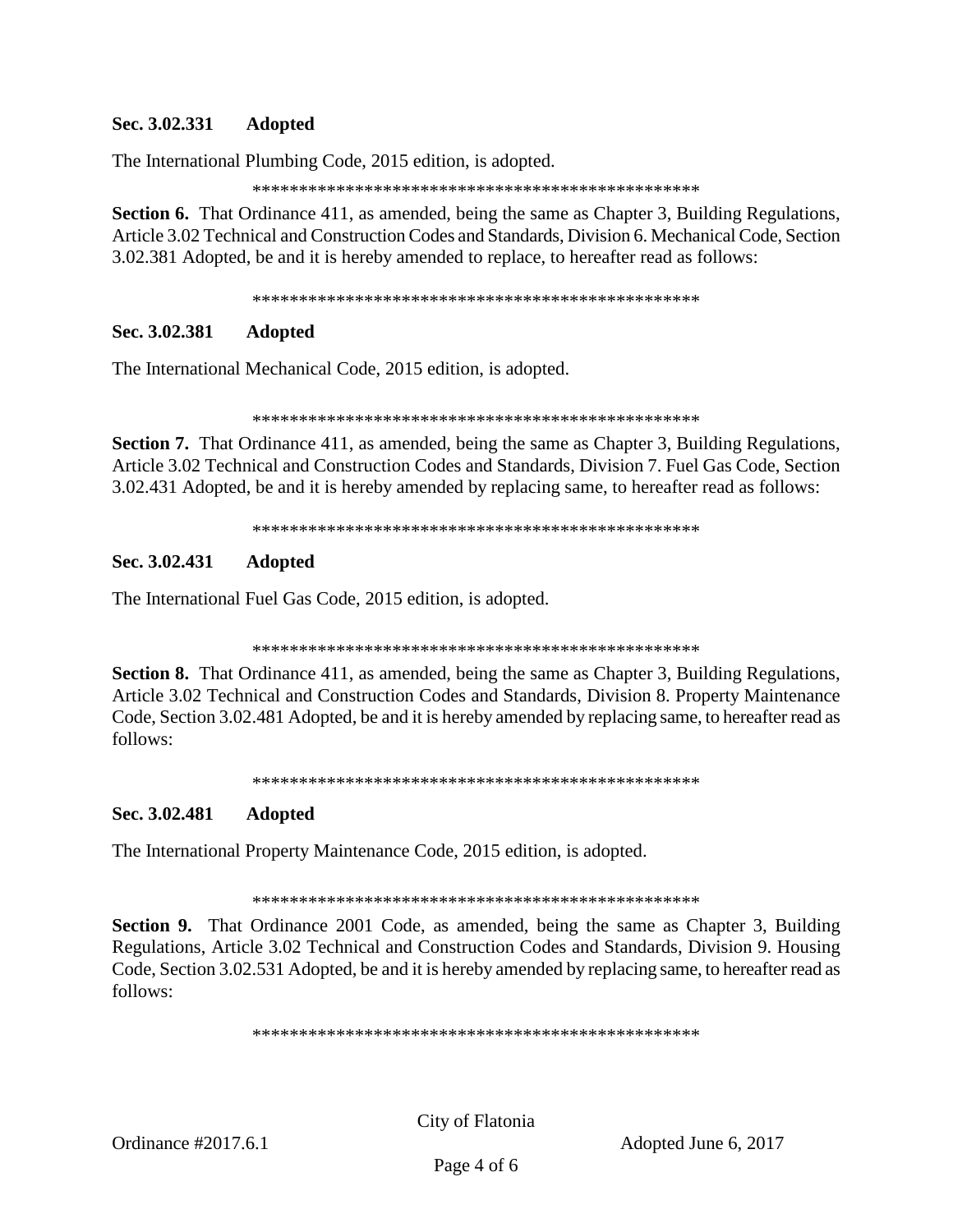#### Sec. 3.02.531 **Adopted**

The International Property Maintenance Code, 2015 edition, is hereby adopted to govern the suitability, safety and sanitation of rental property within the city. One (1) copy of said code is on file for reference in the office of the building official and the same is adopted and incorporated fully as if set out at length herein.

**Section 10.** That Ordinance 2001 Code, as amended, being the same as Chapter 3, Building Regulations, Article 3.02 Technical and Construction Codes and Standards, Division 10. Existing Building Code, Section 3.02.581 Adopted, be and it is hereby amended by replacing same, to hereafter read as follows:

#### Sec. 3.02.581 **Adopted**

The International Existing Building Code, 2015 edition, is hereby adopted to govern the suitability, safety and structural stability of existing buildings within the city. One (1) copy of said code is on file for reference in the office of the building official and the same is adopted and incorporated fully as if set out at length herein.

**Section 11.** That Ordinance 2001 Code, as amended, being the same as Chapter 3, Building Regulations, Article 3.02 Technical and Construction Codes and Standards, Division 11. Unsafe Building Abatement Code, Section 3.02.631 Adopted, be and it is hereby amended by replacing same, to hereafter read as follows:

#### Sec. 3.02.631 **Adopted**

The International Property Maintenance Code, 2015 edition is hereby adopted. One (1) copy of said code is on file for reference in the office of the building official and the same is adopted and incorporated as fully as if set out at length herein. (2001 Code, sec. 3.803).

**Section 12.** 2001 Code and Ordinance 411, as amended, being the same as Chapter 3, Building Regulations Ordinance, Code of Ordinances, City of Flatonia, Texas, shall, except as amended herein, remain in full force and effect.

Section 13. Any articles, sections or subsections of the Code of Ordinances, City of Flatonia, Texas, inconsistent with the provisions hereof are hereby expressly repealed.

City of Flatonia